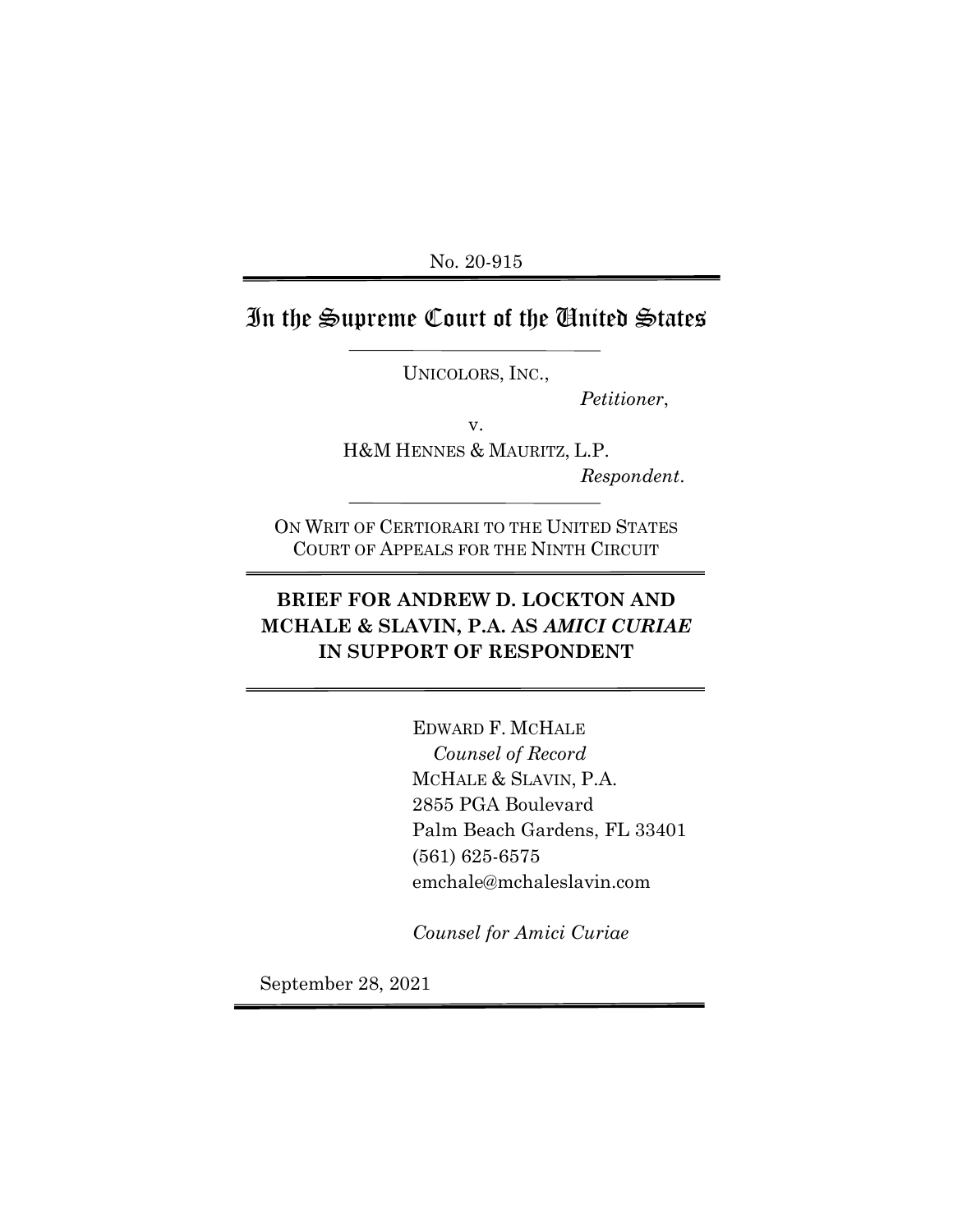## **TABLE OF CONTENTS**

| INTEREST OF AMICI CURIAE 1                                                                                                                                                                                           |
|----------------------------------------------------------------------------------------------------------------------------------------------------------------------------------------------------------------------|
|                                                                                                                                                                                                                      |
|                                                                                                                                                                                                                      |
| I. INVALIDATING A COPYRIGHT REGISTRATION DOES<br>NOT REQUIRE SHOWING FRAUD ON THE<br>COPYRIGHT OFFICE WHEN THE REGISTRATION<br>PURPORTS TO REGISTER MULTIPLE WORKS THAT<br>ARE NOT REGISTERABLE TOGETHER IN A SINGLE |
| II. BEFORE DETERMINING WHETHER THE '400<br>CERTIFICATE IS VALID, THE COURT SHOULD<br>DETERMINE THE SCOPE OF THE COPYRIGHT<br>PURPORTED TO BE REGISTERED 11                                                           |
|                                                                                                                                                                                                                      |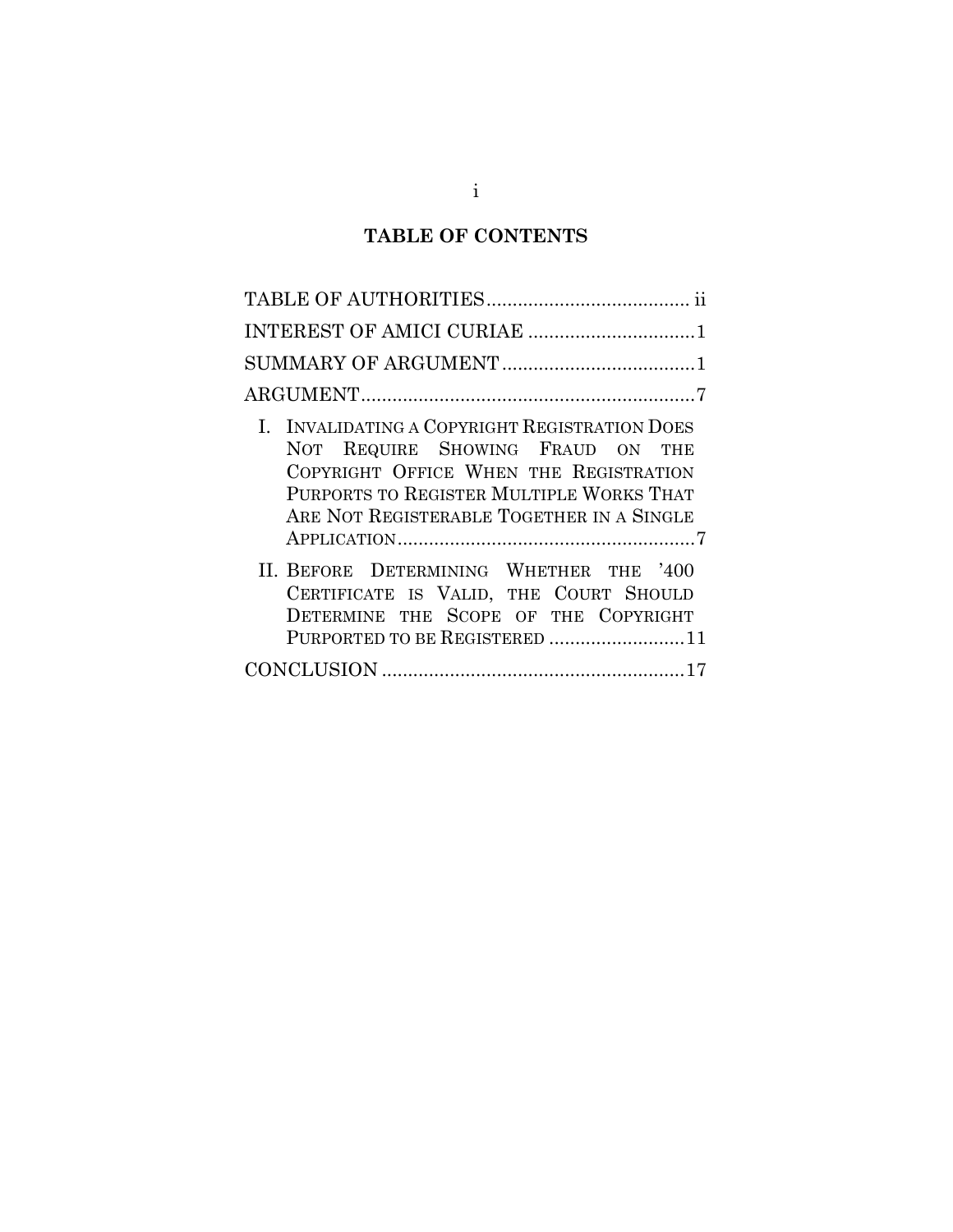## **TABLE OF AUTHORITIES**

### **Cases**

| Barlow v. United States, 32 U.S. 404, 411 (1833) 9           |
|--------------------------------------------------------------|
| Fourth Estate Pub. Ben. Corp. v. Wall-Street.com,            |
| Gold Value Int'l Textile, Inc. v. Sanctuary Clothing,        |
| Hogg v. Emerson, 47 U.S. 437, 484 (1848)15                   |
| Jerman v. Carlisle, McNellie, Rini, Kramer &                 |
| Lamie v. United States Tr., 540 U.S. 526, 534 (2004) 9       |
| Markman v. Westview Instruments, 517 U.S. 370                |
| N.Y. Times Co. v. Tasini, 533 U.S. 483 (2001) 3              |
| Parker v. Hulme, 18 F. Cas. 1138, 1140 (1849)15              |
| Unicolors, Inc. v. H&M Hennes & Mauritz, L.P.,               |
| United States v. Int'l Minerals & Chem. Corp., 402           |
| Winans v. Denmead, 56 U.S. 330, 338 (1854)15                 |
| <i>Winans v. New York &amp; Erie R. Co., 62 U.S. 88, 100</i> |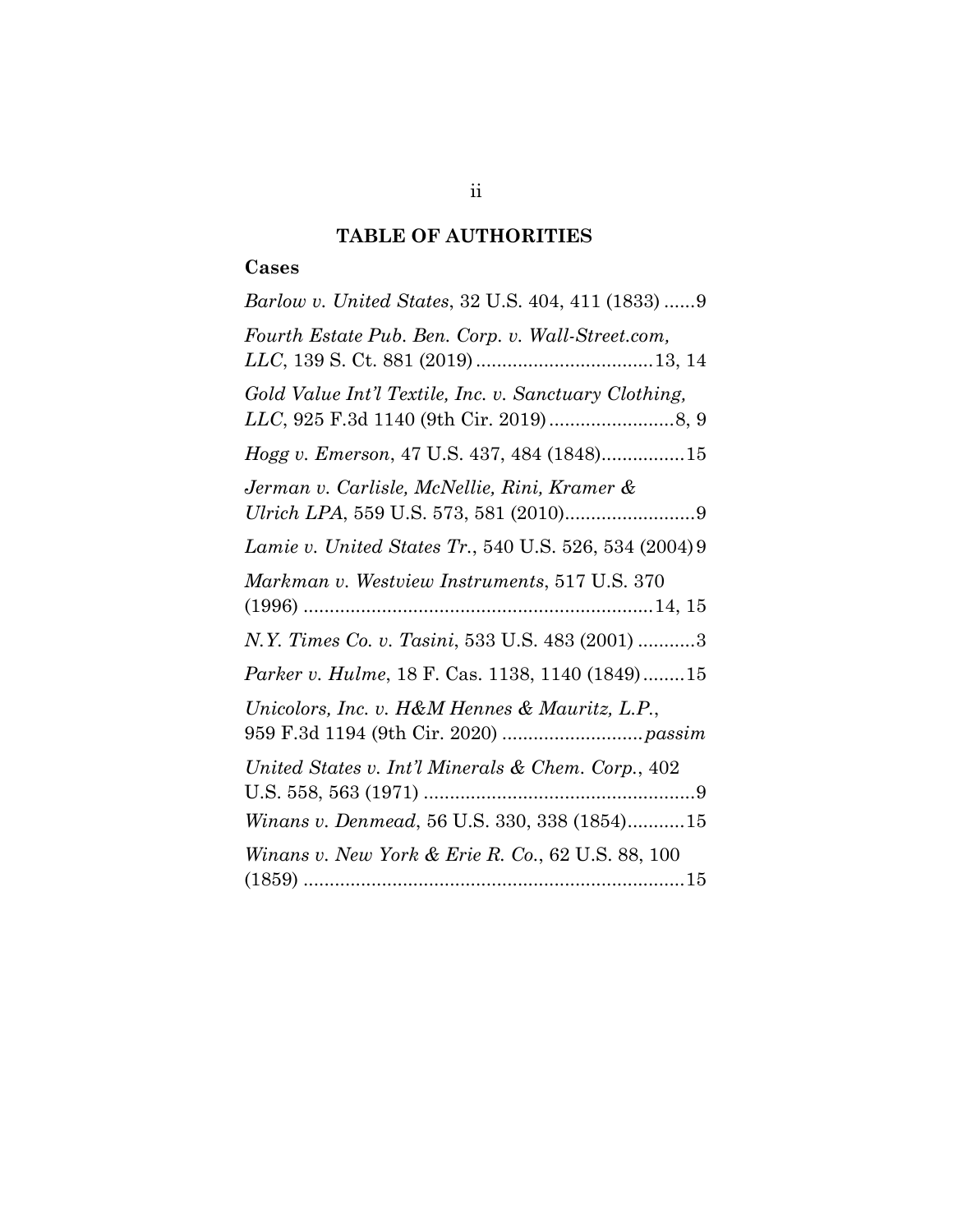### **Statutes-at-Large**

| An Act for the general revision of the Copyright Law,    |
|----------------------------------------------------------|
| title 17 of the United States Code, and for other pur-   |
| poses, Pub. L. 94-553, title I, § 101, Oct. 19, 1976, 90 |
|                                                          |
| Prioritizing Resources and Organization for Intellec-    |
| tual Property Act of 2008, Pub. L. 110-403, title I,     |
|                                                          |

#### **U.S. Codes**

### **Regulations**

#### **Other Authorities**

*U.S Copyright Office, Compendium of U.S. Copyright Office Practices* (3d ed. 2021)

#### iii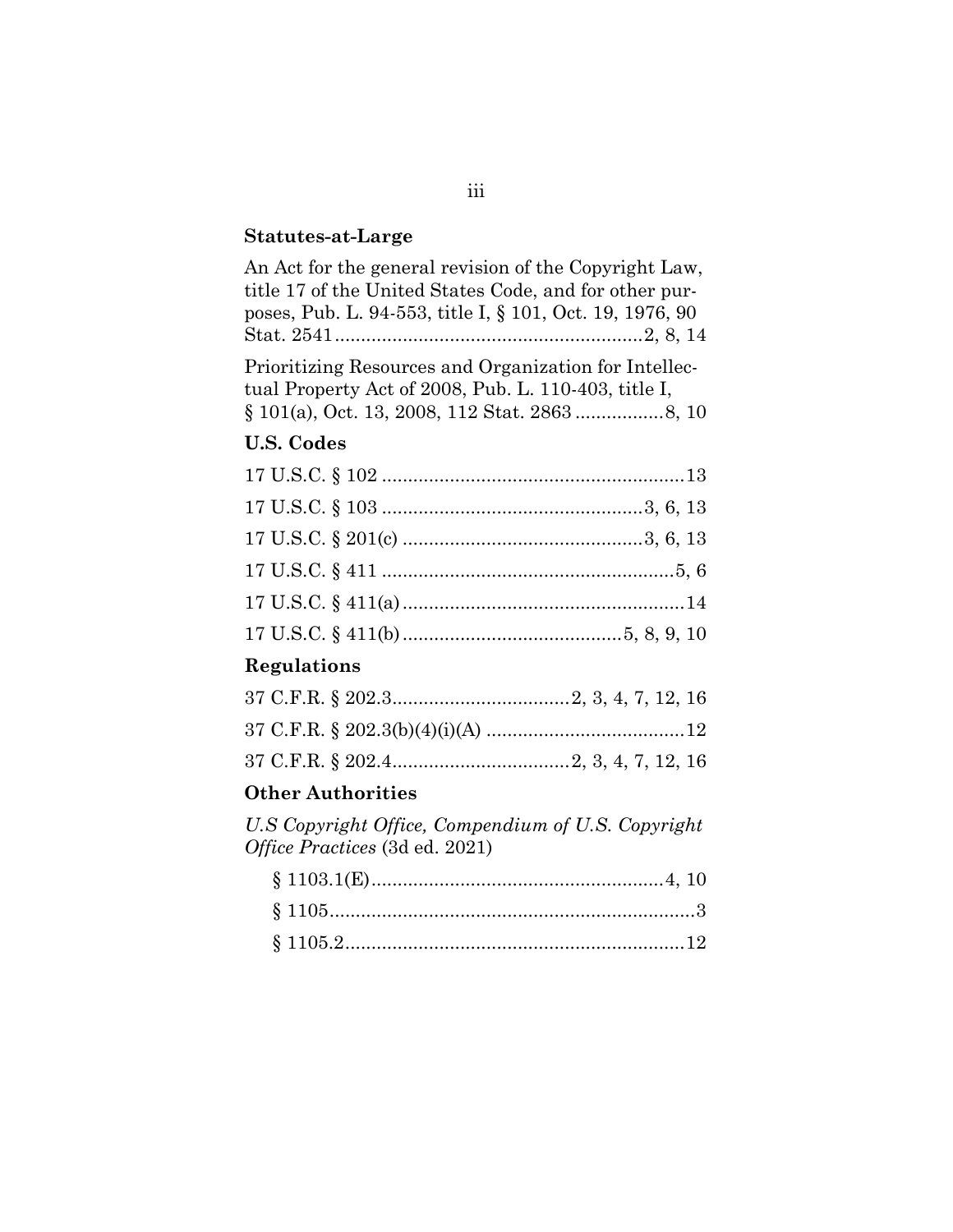#### **INTEREST OF AMICI CURIAE**

MCHALE & SLAVIN, P.A. is a Florida professional association of intellectual property attorneys that represent parties in all aspects in intellectual property protection, including both plaintiffs and defendants in copyright infringement litigation.[1](#page-4-0) Mr. Andrew D. Lockton is an attorney at the firm of McHale & Slavin, P.A. who, among other roles, litigates intellectual property cases in trial and appellate courts. Mr. Lockton has a special interest in the issues raised herein, as they follow from the research and work that he has been doing to address the problems that have been arising more frequently regarding copyright litigation based on registration certificates which, if properly construed, do not contain the allegedly infringed material. To address this issue, he has been advocating for copyright infringement cases to, where appropriate, begin with a construction of the claim of copyright in a manner related to patent infringement litigation.

#### **SUMMARY OF ARGUMENT**

The absence of fraud in a copyright application does not, and cannot, transmute *non-registerable subject matter* into registerable subject matter. The

<span id="page-4-0"></span><sup>1</sup> Counsel for all parties have consented to this filing through the blanket consent each have filed with this Court. No counsel for any party authored this brief, in whole or in part, and no entity or person, aside from *amici curiae* and its counsel, made any monetary contribution toward the preparation or submission of this brief.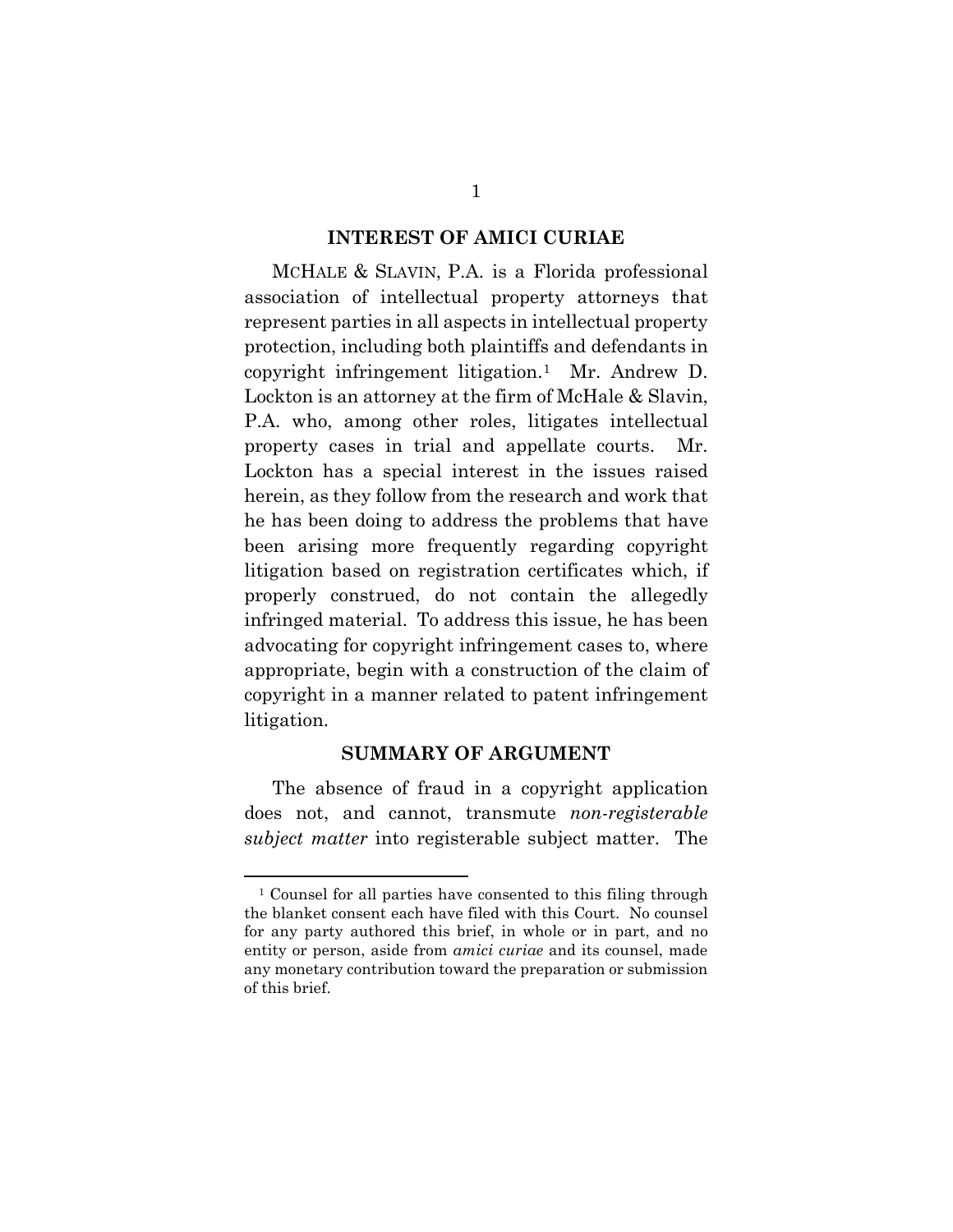Copyright Office's authority to register a single work or multiple works on a single application cannot exceed the authority delegated to it by Congress. See An Act for the general revision of the Copyright Law, title 17 of the United States Code, and for other purposes, Pub. L. 94-553, title I, § 101, Oct. 19, 1976, 90 Stat. 2541 (the "1976 Copyright Act"). Pursuant to the authority delegated by Congress, the Copyright Office promulgated rules permitting multiple works to be registered on a single application—but only for certain specific categories. See 37 C.F.R. §§ 202.3- 202.4. Petitioner Unicolors, Inc. ("Unicolors"), and its supporting amici, urge this Court to improperly expand that limited list to include a new "catch-all" category of works—any non-fraudulent application.

Unicolors' argument, however, does not account for its current situation, where, taking its evidence as true, the registration certificate contains material error that bars registration of the copied EH101 design under the Copyright Act and the regulations of the Copyright Office. Unicolors' registration certificate identifies a single work titled "Floral: EH103, EH105, EH111, CEH 113, EH123, EH132, CEH 146, CEH 147, EH 149, EH157, CEH 157, EH181, CEH182, EH183, EH185, CEH194, EH196, EH200, EH210 Ethnic, EH101, EH102, EH106, CEH109, EH115, CEH116, EH119, EH120, EH125, EH133, EH142, EH144" (hereafter, "Floral"), registration certificate number VA 1-770-400 (the " $400$  certificate"). See J.A.227-233; see also Pet. App.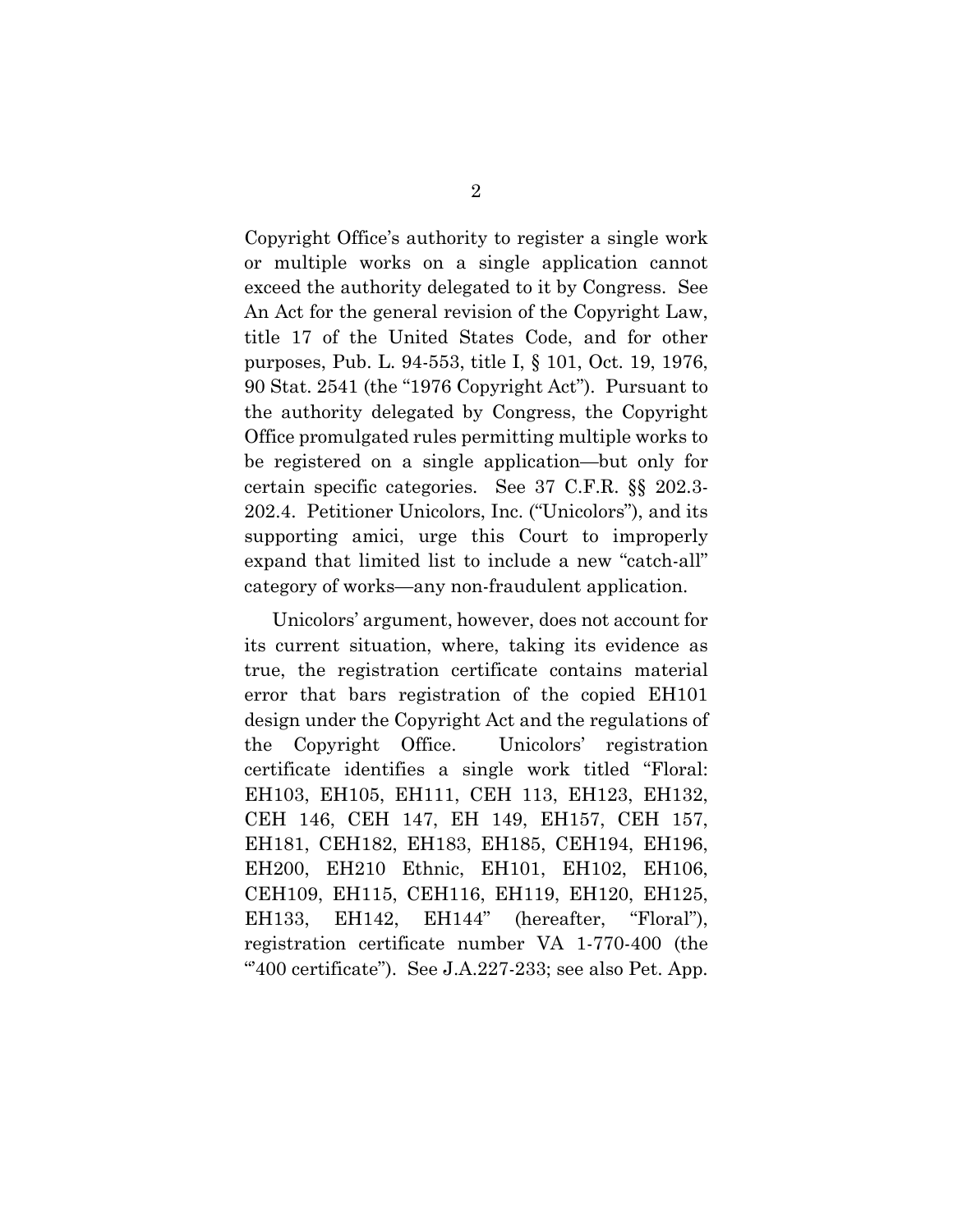52-53. The '400 certificate only identifies the work "Floral" as "2-Dimensional artwork," see J.A.227-233; see also Pet. App. 52-53, though the record shows that Unicolors sought to register its group of published 2D designs, Br. 10-11; see also J.A.68-69.

Without first determining the scope of the work registered in the '400 certificate, the parties and the courts below assumed that the registration certificate registered the EH101 design because the work "Floral" was a "single unit of publication" of Unicolors' thirty-one submitted designs, which includes the EH101 design. See *Unicolors, Inc. v. H&M Hennes & Mauritz, L.P.*, 959 F.3d 1194, 1196 (9th Cir. 2020). That assumption implicitly accepts two preliminary issues. First, if the submitted work "Floral" was a collective work, i.e., a compilation, then the copied EH101 design would not have been registered. See 17 U.S.C. §§ 103, 201(c); see also *N.Y. Times Co. v. Tasini*, 533 U.S. 483, 493-94 (2001) (Ginsburg, J.) (explaining the distinction between copyright in the collective work and the copyright in the underlying material). Second, the Copyright Office does not allow published 2D artwork to be registered together as a group. See 37 C.F.R. §§ 202.3-202.4; see also *U.S Copyright Office, Compendium of U.S. Copyright Office Practices*, § 1105 (3d ed. 2021) (explaining that only "certain limited categories" of works are allowed to be registered together as a group). By process of elimination, the copied EH101 design could only have been registered if the work "Floral" qualified as a single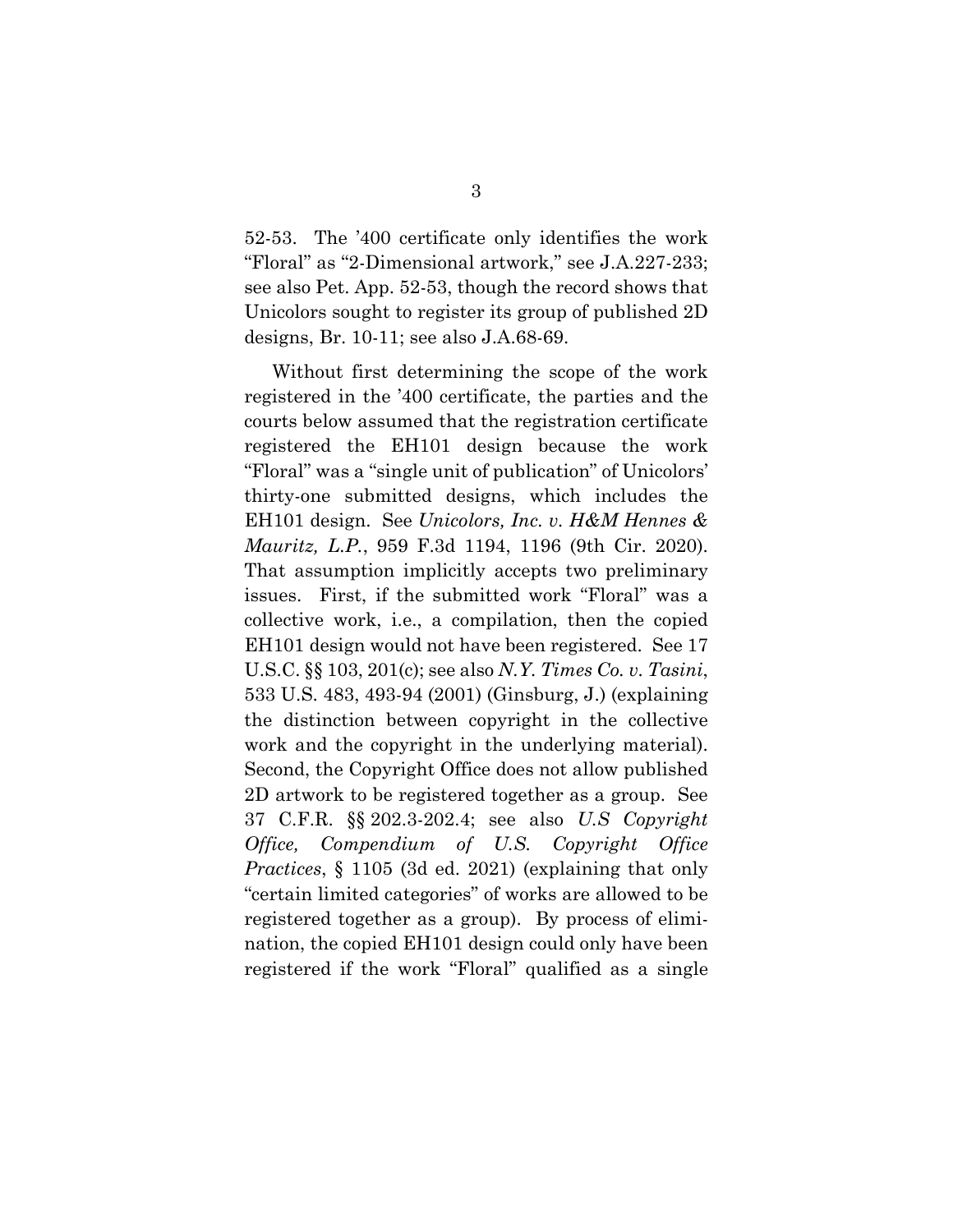unit of publication. See, *e.g.*, J.A.91-92; J.A.137-139; J.A.170-173.

The Ninth Circuit correctly determined that the '400 certificate does not qualify as a "single unit of publication," because the thirty-one designs were not first published together as a single unit. *Unicolors*, 959 F.3d at 1197-00; see also *Compendium (Third)* § 1103.1(E) (works do not qualify as a single unit of publication when first published on different dates or if they were "first published as separate and discrete works, even if they were subsequently distributed together in the same unit."). The admitted evidence reflects that the designs were not first published together as a single unit, but only subsequently converted into a collection and submitted together to avoid the cost of filing separate applications for the separate designs. See *Unicolors*, 959 F.3d at 1196.

For the '400 certificate to be a registration for the EH101 design, the '400 certificate necessarily contains "inaccurate information" constituting a material error: it identifies a single date of first publication even though different designs were first published on different dates. See *Unicolors*, 959 F.3d 1196, 1200. The EH101 design was not individually registered, it was not first published as part of a "single unit of publication," and it is precluded from being registered as part of a group registration. See *id.* at 1196-00; see also 37 C.F.R. §§ 202.3-202.4. Therefore, any theory suggesting that the EH101 design is registered is based upon material error.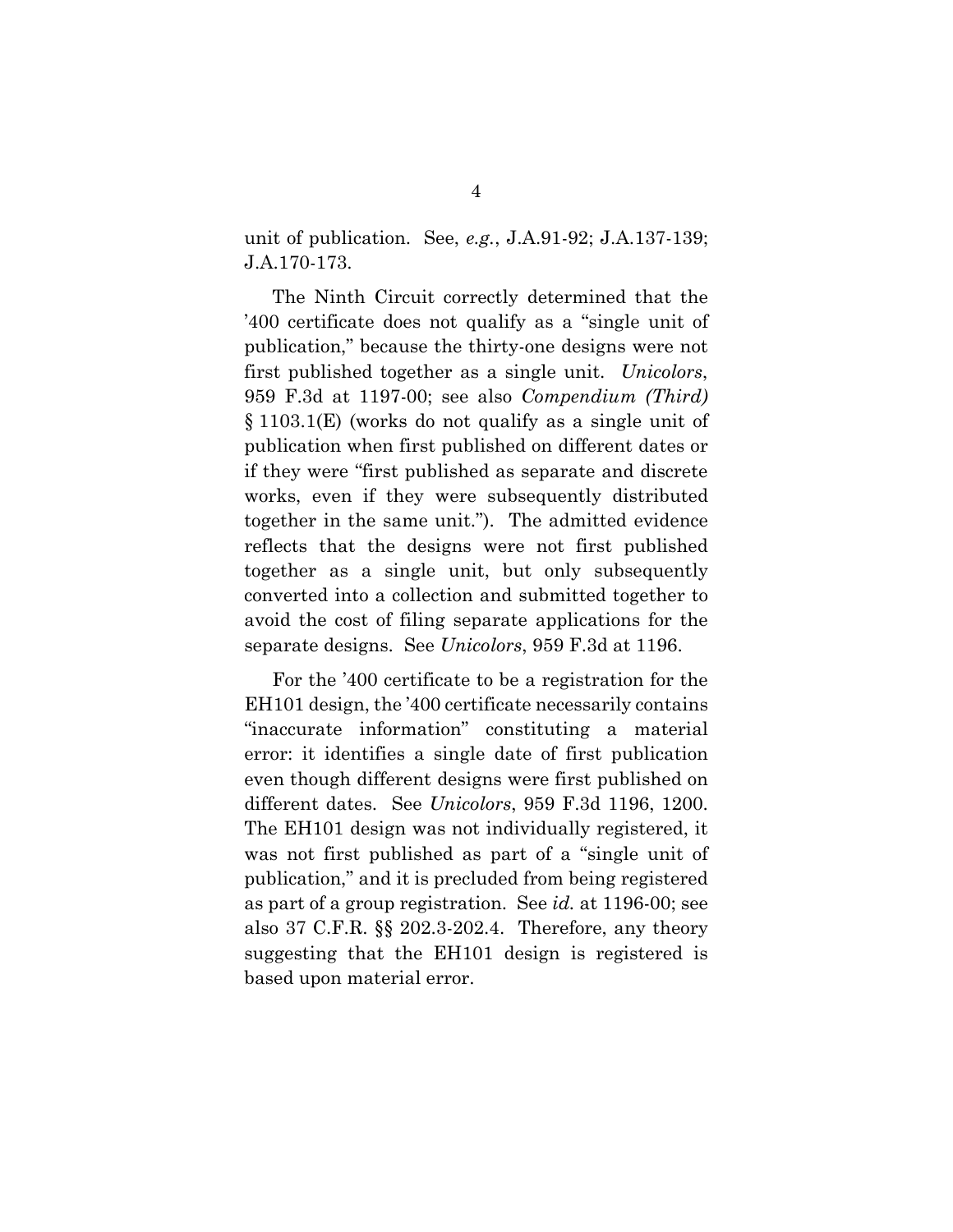This error was addressed below in the context of 17 U.S.C. § 411(b), by assuming the '400 certificate registered the EH101 design and then addressing whether the registration was invalid for containing "inaccurate information" that Unicolors was aware was "inaccurate." See *Unicolors*, 959 F.3d at 1196, 1200; see also Br. 14-16, 18-22. Unicolors argues that the '400 certificate cannot be found invalid absent evidence of fraud in the application process. See, *e.g.*, Br, i, 18-22. Inherent in Unicolors' argument is that the EH101 design should be held validly registered, even though the work "Floral," registered by the '400 certificate, is not a "single-unit of publication." See *id.* at 18-22; see also *Unicolors*, 959 F.3d at 1196-00.

This Court granted certiorari to address whether indicia of fraud or material error is necessary to invalidate a copyright registration. Pet. i. ("Did the Ninth Circuit err in breaking with its own prior precedent and the findings of other circuits and the Copyright Office in holding that 17 U.S.C. § 411 requires referral to the Copyright Office where there is no indicia of fraud or material error as to the work at issue in the subject copyright registration?"). Unicolors pivots from that original question, addressing an alternate question, "whether th[e] 'knowledge' element [of 17 U.S.C. § 411] precludes a challenge to a registration where the inaccuracy resulted from the applicant's good-faith misunderstanding of a principle of copyright law?" Br. i. This reframed question avoids the question of whether indicia of material error can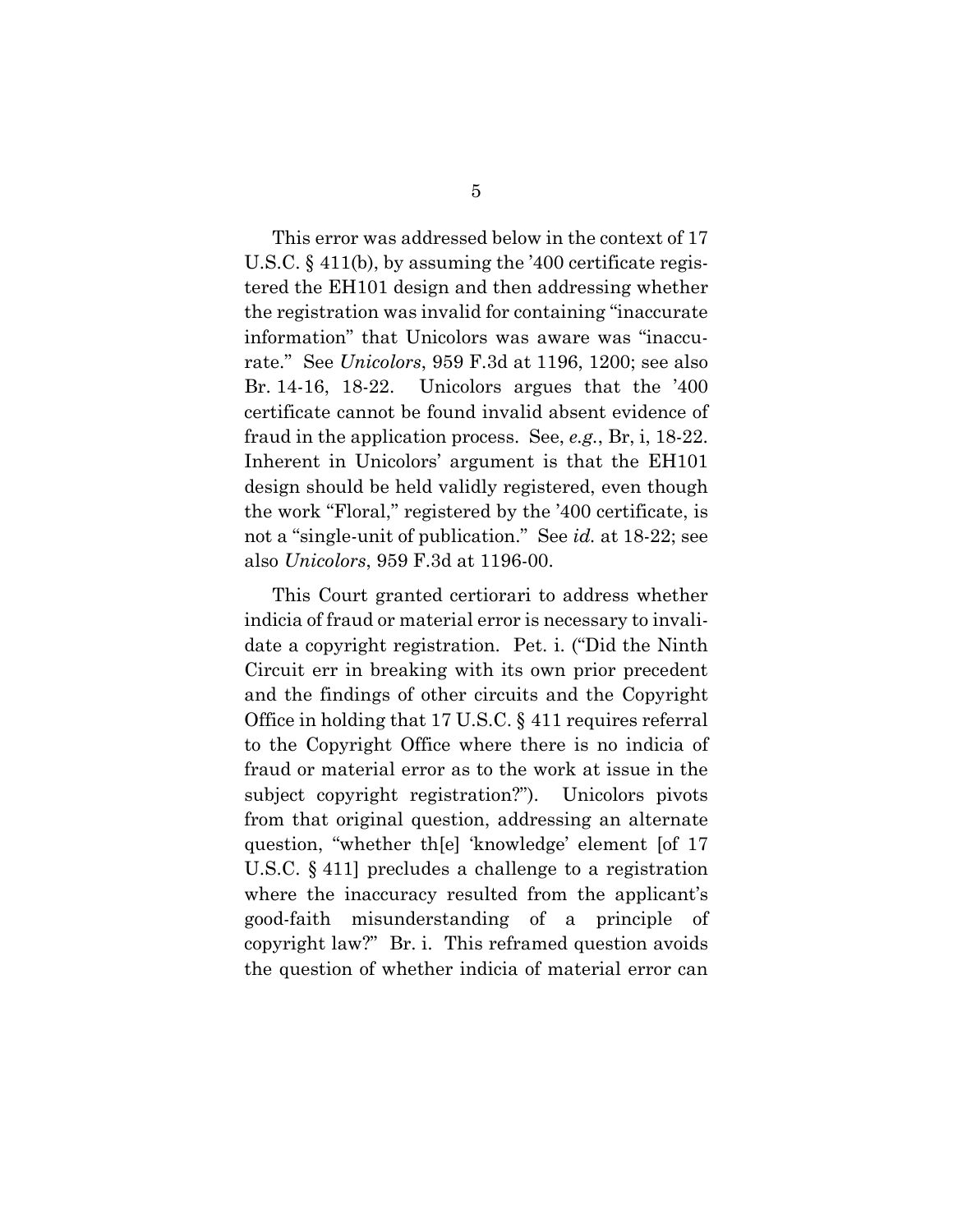invalidate a registration and fails to address a situation where, as here, the work "Floral," identified in the '400 certificate, is not the same as the EH101 design Unicolors seeks to have deemed registered.

Unicolors' argument assumes, without analysis or explanation, that the EH101 design is registered by the '400 certificate so long as the '400 certificate is not invalidated. But this does not account for the other option of copyright registration—that the '400 certificate is a registration for a collective work titled "Floral," i.e., the separate copyright in a work that excludes the subject matter of the EH101 design from the registration. See 17 U.S.C. §§ 103, 201(c). This case highlights the need to first determine the scope of the claim of copyright in an ambiguous registration certificate in a manner similar to the claimconstruction analysis in a patent-infringement case.

The logical conclusion of the Ninth Circuit's analysis and holding is that the '400 certificate is that the EH101 design has never been registered. Regardless of the validity of the '400 certificate, the work "Floral" is not a "single unit of publication," and therefore, the EH101 design was not registered as part of a "single unit of publication."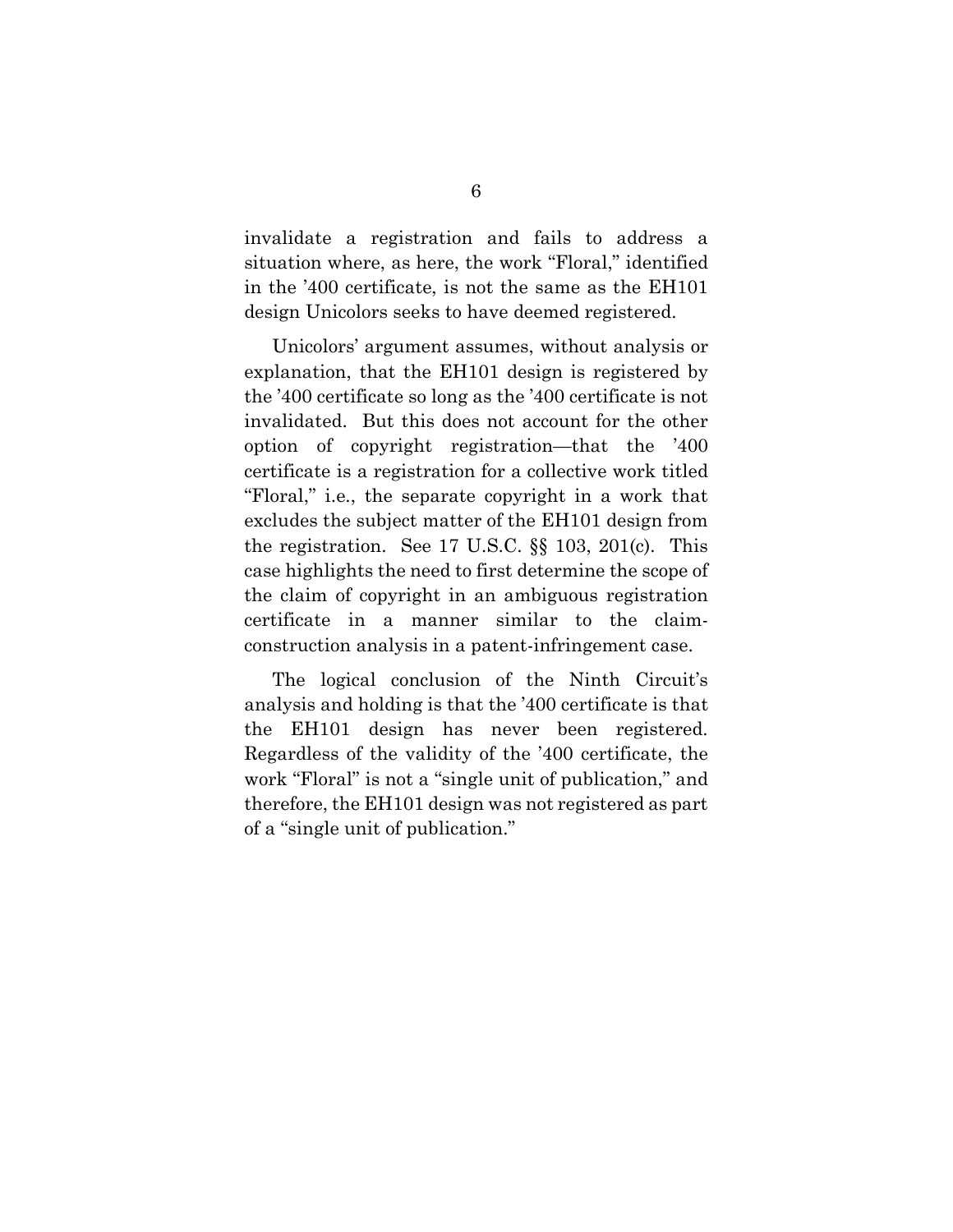#### **ARGUMENT**

**I. INVALIDATING A COPYRIGHT REGISTRATION DOES NOT REQUIRE SHOWING FRAUD ON THE COPYRIGHT OFFICE WHEN THE REGISTRATION PURPORTS TO REGISTER MULTIPLE WORKS THAT ARE NOT REGISTERABLE TOGETHER IN A SINGLE APPLICATION.** 

When a copyright registration certificate purports to register a group of works that are barred from being registered in a single application, such error is material even absent a showing of an intent-todefraud to the Copyright Office. Under Unicolors' evidence, for the '400 certificate to register the EH101 design, the certificate necessarily contains material error that would bar registration. A group of published 2D artwork cannot be registered together under the Copyright Office's regulations. 37 C.F.R. §§ 202.3-202.4.

Therefore, the EH101 design can only be registered by the registration for the "Floral," identified in the '400 certificate, if the work "Floral" is a "single unit of publication," i.e., all of the thirty-one separately identified designs must have been first published together as part of a single unit. See 37 C.F.R. § 202.3; see also *Unicolors*, 959 F.3d at 1196.

Unicolors admitted, however, that the different designs were first published separately but later collected and filed together to save money and avoid filing separate applications for the designs. See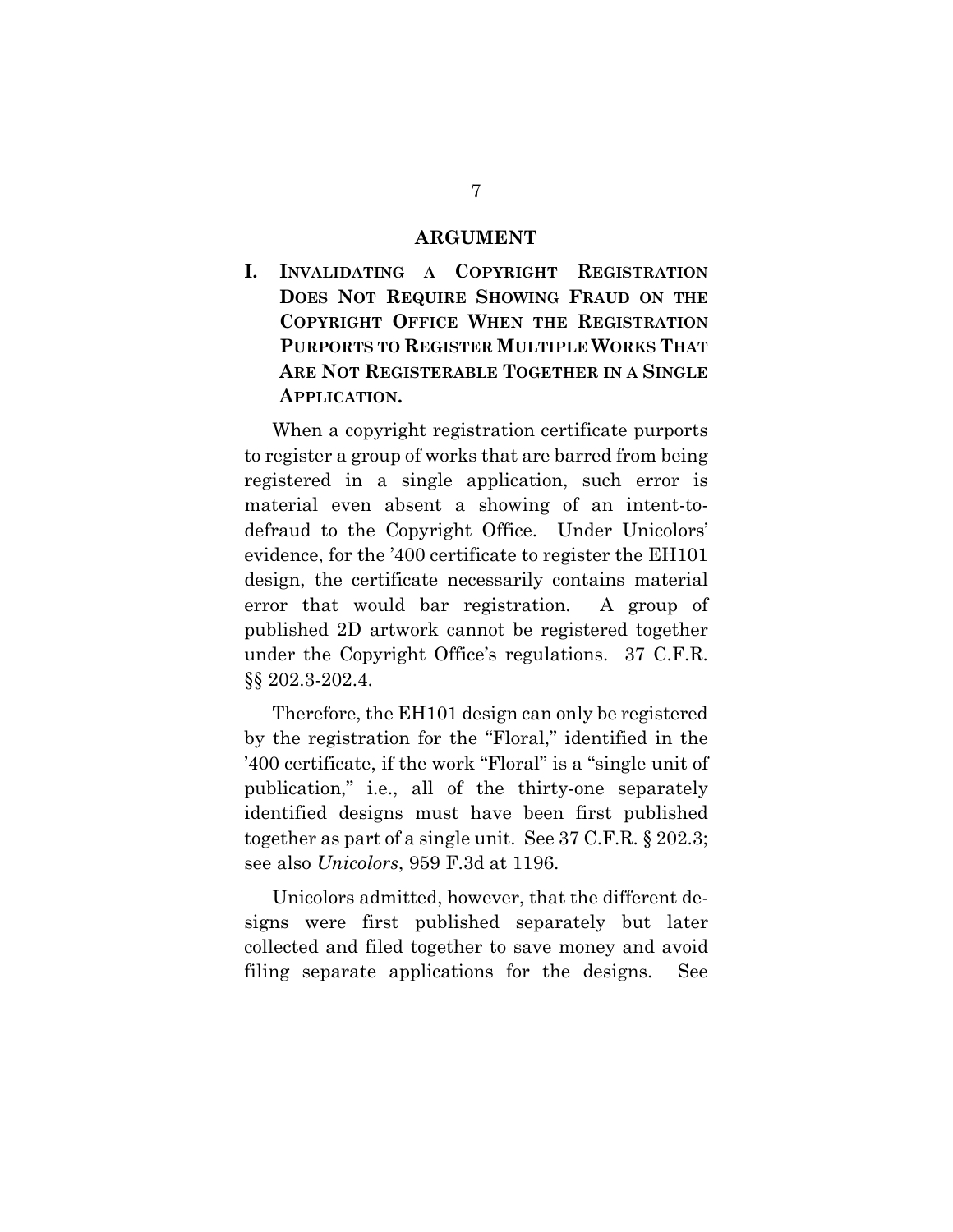*Unicolors*, 959 F.3d at 1196-00; see also J.A.52-54. Therefore, the Ninth Circuit held that the work "Floral" was not a "single unit of publication." *Unicolors*, 959 F.3d at 1200. The Ninth Circuit did not hold that the registration was invalid but remanded the case with instructions to inquiry whether the Register of Copyrights would have refused registration of the '400 certificate if it was known that the group of designs were not a "single unit of publication." *Ibid.*

In its opinion, the Ninth Circuit affirmed its recent opinion in *Gold Value Int'l Textile, Inc. v. Sanctuary Clothing, LLC*, 925 F.3d 1140 (9th Cir. 2019), to confirm there is no "intent-to-defraud requirement" for invalidating a registration. *Unicolors*, 959 F.3d at 1198 (citing *Gold Value*, 925 F.3d at 1147). The Ninth Circuit correctly held that fraud is not necessary to invalidate a registration certificate under the amendment to the 1976 Copyright Act, only that inaccurate information is included in an application with the "knowledge" that such information is inaccurate. *Gold Value*, 925 F.3d at 1147.

In 2008, the 1976 Copyright Act was amended to address "harmless error" in a registration certificate. See Prioritizing Resources and Organization for Intellectual Property Act of 2008, Pub. L. 110-403, title I, § 101(a), Oct. 13, 2008, 112 Stat. 2863 (the "PRO IP Act"); see also  $17 \text{ U.S.C.}$  §  $411(b)$ . The inquiry under § 411(b) focuses on whether the subject registration certificate contains "inaccurate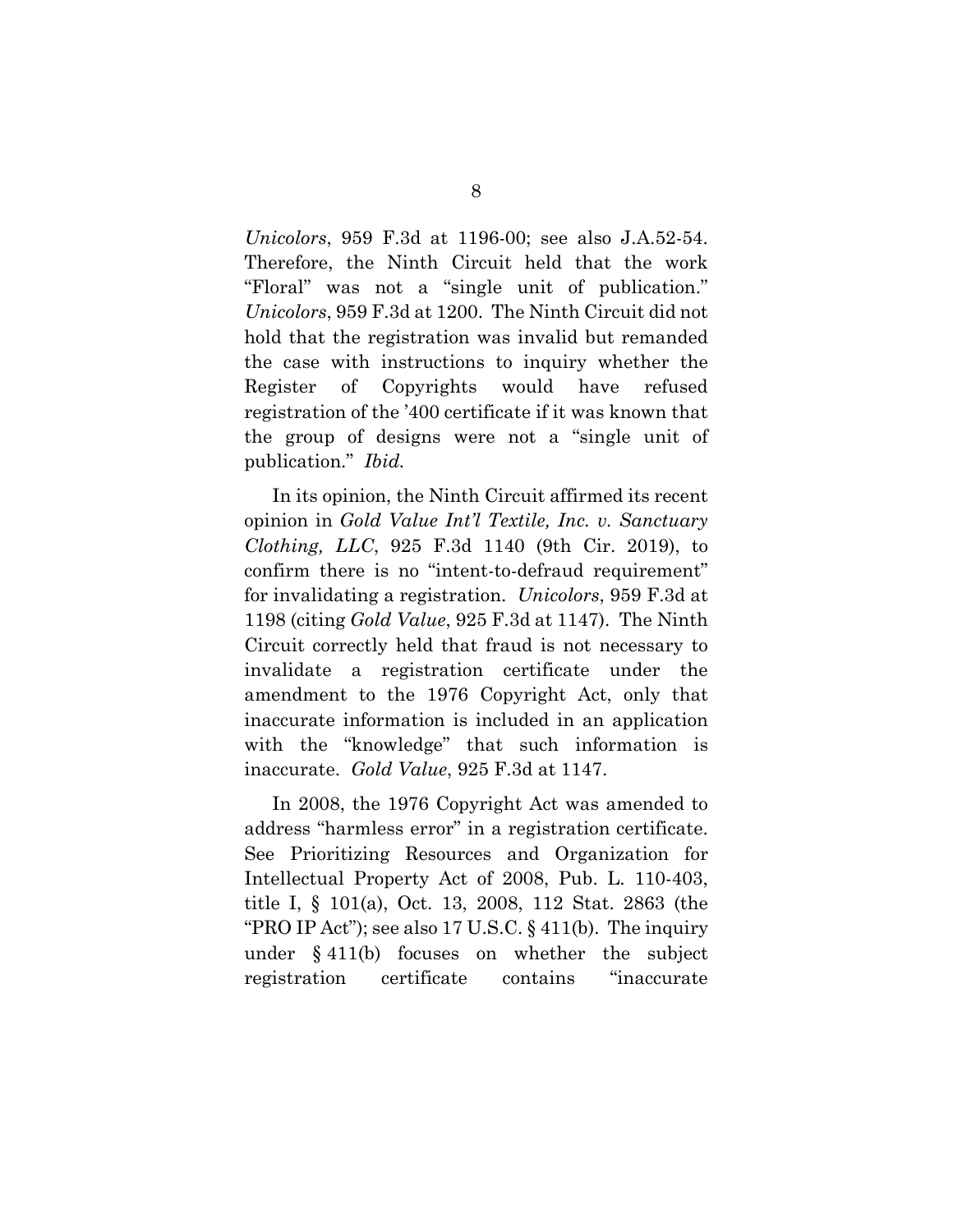information." See 17 U.S.C. § 411(b). Such "inaccurate information" will not invalidate the registration, however, unless it was included in the application "with knowledge that it was inaccurate" and the inaccuracy, if known, would have caused the Register of Copyrights to refuse registration. *Ibid.*

As the Ninth Circuit addressed in *Unicolors* and *Gold Value*, "knowledge" that information in an application is inaccurate is not the same as an "intent-todefraud" the Copyright Office. See *Unicolors*, 959 F.3d at 1198; see also *Gold Value*, 925 F.3d at 1147. As the Ninth Circuit addressed, the plain language of § 411(b) requires only "knowledge" that inaccurate material is included in an application, not a showing of fraud. *Gold Value*, 925 F.3d at 1147 (citing *Lamie v. United States Tr.*, 540 U.S. 526, 534 (2004)).

Despite Unicolors' failure to comply with the registration requirements, it argues that an "applicant's good-faith misunderstanding of a principle of copyright law" precludes a challenge to the validity of a copyright registration. See Br. 1. But this Court has "long recognized the 'common maxim, familiar to all minds, that ignorance of the law will not excuse any person, either civilly or criminally.'" *Jerman v. Carlisle, McNellie, Rini, Kramer & Ulrich LPA*, 559 U.S. 573, 581 (2010) (quoting *Barlow v. United States*, 32 U.S. 404, 411 (1833)); accord *United States v. Int'l Minerals & Chem. Corp.*, 402 U.S. 558, 563 (1971) ("The principle that ignorance of the law is no defense applies whether the law be a statute or a duly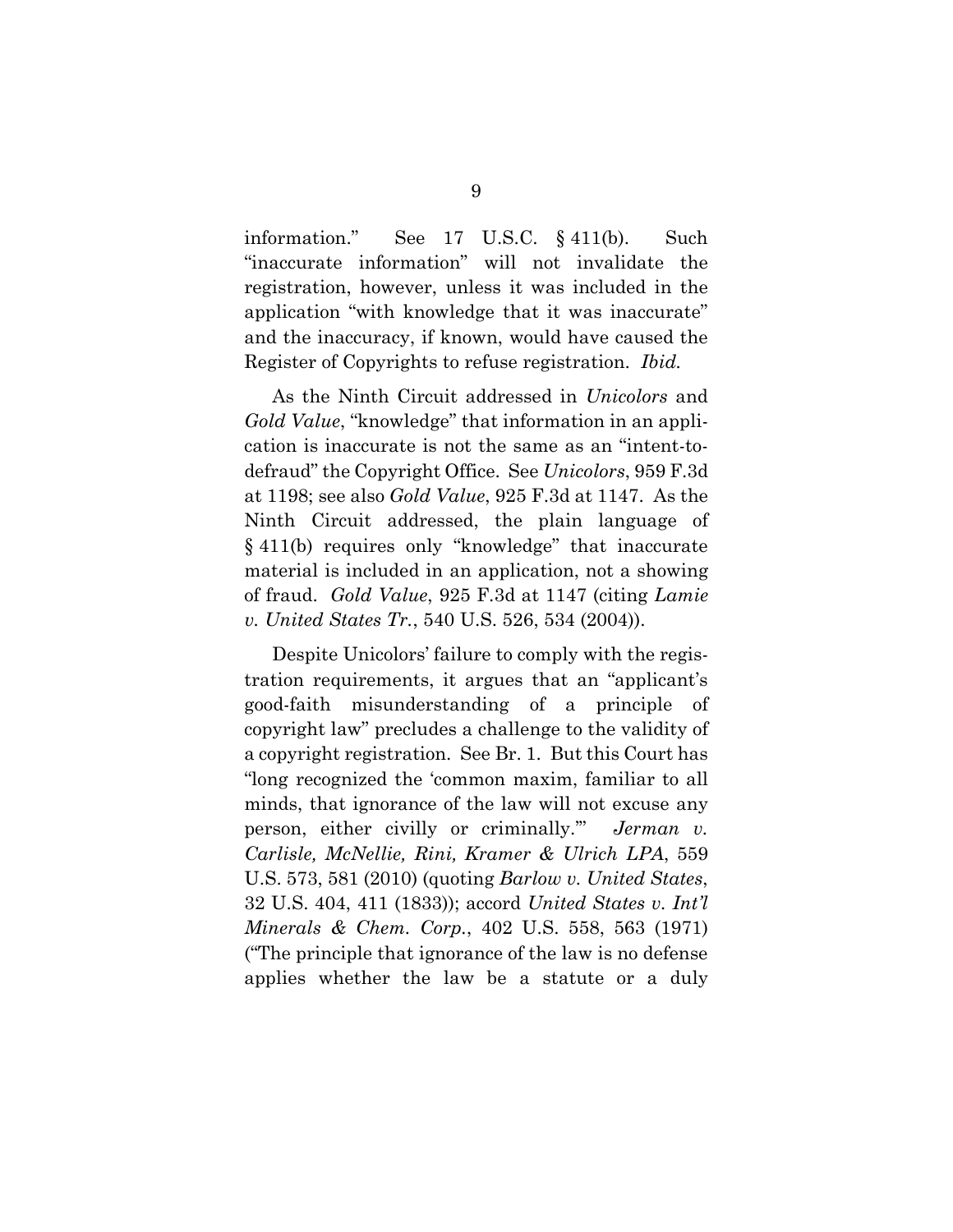promulgated and published regulation.").

The plain text of the PRO IP Act, addressing "harmless error" in a copyright application, does not require a showing of "fraud" or an "intent-to-defraud." Pub. L. 110-403, § 101(a); see also 17 U.S.C. § 411(b). The statute requires only knowledge that information included was inaccurate, not that the applicant understood the legal ramifications of the inaccurate information. See 17 U.S.C. § 411(b).

In this case, the '400 certificate contains "inaccurate information" if the certificate is assumed to register the EH101 design as part of a "single unit of publication." Unicolors admitted that the work "Floral," identified in the '400 certificate as the work registered, was not a single unit of publication; the different designs collected to make "Floral" were separately published but collected together for later publication as a group and registration. See *Unicolors*, 959 F.3d at 1196, 1200. Unicolors had knowledge of these facts. See *id.* at 1196. These facts, if stated in the application would have caused the Register of Copyrights to refuse registration as a "single unit of publication." See *Compendium (Third)*  $§ 1103.1(E).$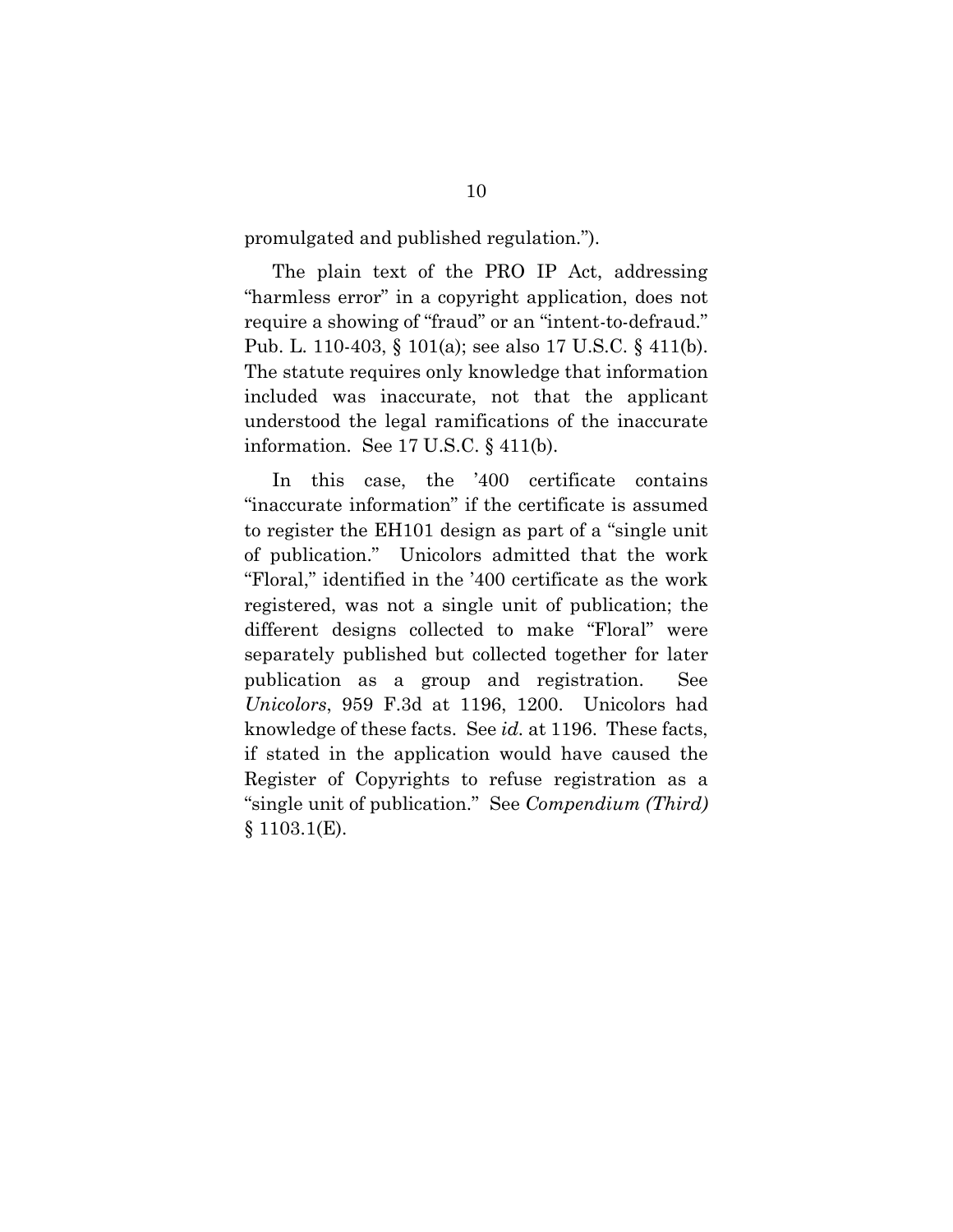## **II. BEFORE DETERMINING WHETHER THE '400 CER-TIFICATE IS VALID, THE COURT SHOULD DETER-MINE THE SCOPE OF THE COPYRIGHT PURPORTED TO BE REGISTERED.**

As addressed supra, Section I, the analysis of whether the '400 certificate contains "inaccurate information" is based upon assumptions that have not been independently analyzed or established. Specifically, the analysis assumes that the registration of the work "Floral" is a registration for the EH101 design. See, *e.g.*, *Unicolors*, 959 F.3d at 1196 (stating without analysis that Unicolors received a registration for the EH101 design). Though the Ninth Circuit concluded that the work "Floral," identified by the '400 certificate, is not a "single unit of publication," see *id.* at 1200, it did not determine the scope of that work to determine what subject matter was registered through the '400 certificate. Before determining whether the '400 certificate is valid, the claim of copyright should be construed to determine the scope of the work "Floral."

The logical extension of the Ninth Circuit's analysis and holding in *Unicolors* is that regardless of whether the '400 certificate is valid, the copied EH101 design is not registered by the '400 certificate. It was undisputed that the EH101 design could only be registered if the '400 certificate qualified as a "single unit of publication." See 959 F.3d at 1197-98; see also J.A.170-173. As the Ninth Circuit held, the work "Floral," identified in the '400 certificate, is not a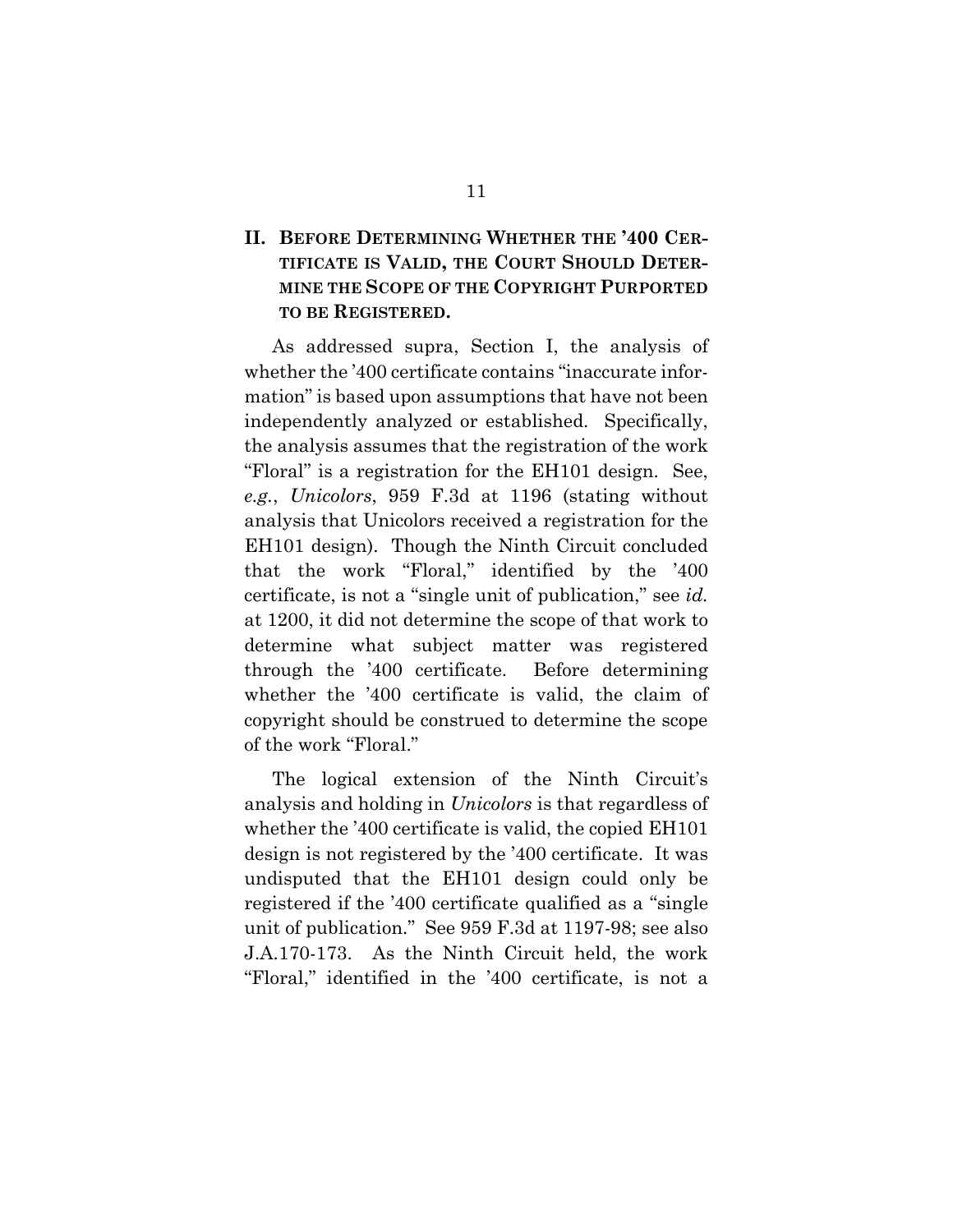single unit of publication. *Unicolors*, 959 F.3d at 1198- 00. Accordingly, independent of whether the '400 certificate is a valid registration, the work registered by that certificate does not include the EH101 design. See *Unicolors*, 959 F.3d at 1198-00; see also J.A.170- 173.

The EH101 design is not registered. Unicolors never applied to register the EH101 design alone. See J.A.53-54. The work "Floral," identified in the '400 certificate, is not a "single unit of publication," which would permit the EH101 design to be included in the scope of the registered work. See *Unicolors*, 959 F.3d at 1198-00; see also 37 C.F.R. 202.3(b)(4)(i)(A). Finally, the EH101 design cannot be registered as part of a group registration because published 2D artwork is not capable of being registered as a group. See 37 C.F.R. §§ 202.3-202.4; see also *Compendium (Third)* § 1105.2.

The scope of the copyright in the work "Floral" is ambiguous. The '400 certificate does not identify the work "Floral" as a "single unit of publication." J.A.227-233. The certificate does not identify the work "Floral" as a group of published 2D artwork being submitted for registration as a group, *ibid.*, which would not have been acceptable under the Copyright Office's regulations, see 37 C.F.R. §§ 202.3-202.4. The '400 certificate does not imply that the registration is for the one design EH101. See J.A.227-233.

The Ninth Circuit did not determine the scope of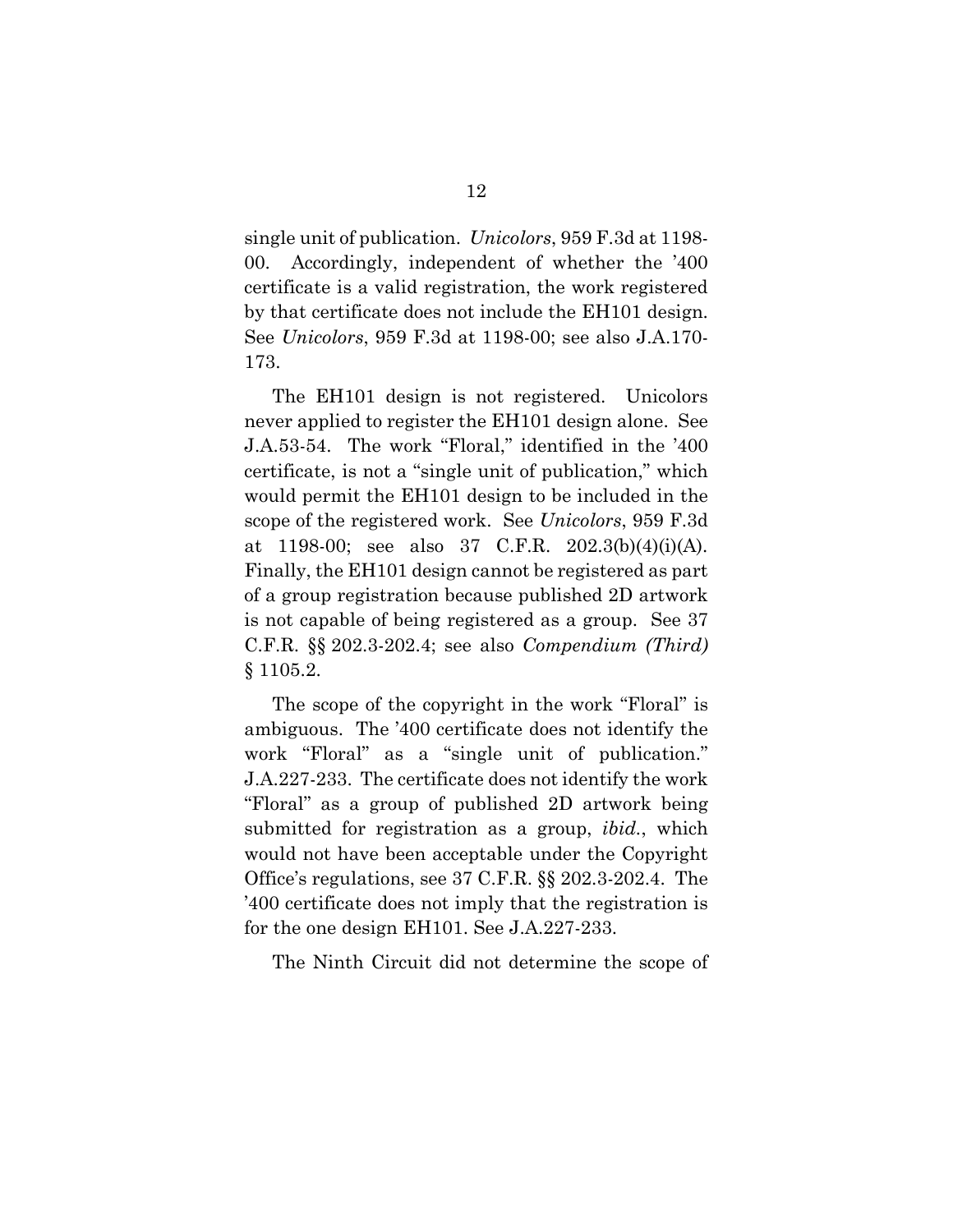the copyright in the work "Floral." In analyzing whether the '400 certificate was valid, the Ninth Circuit *assumed* that the '400 certificate was a registration for the EH101 design as part of a single unit of publication. See *Unicolors*, 959 F.3d at 1196. But that assumption is not based on the '400 certificate itself. See J.A.227-233. Rather, that assumption appears to follow from litigation arguments, because, as Respondent H&M Hennes & Mauritz, L.P. ("H&M") correctly stated, "multiple textile designs may only be registered together under one registration if they qualify as a 'single unit.'" See J.A.170-173.

Before determining the validity of the '400 certificate, the scope of the work "Floral" should be properly construed. It is undisputed that Unicolors collected thirty-one separate designs for submission as the work "Floral," and it is undisputed that those designs were first published in separate groups. See *Unicolors*, 959 F.3d at 1196, 1200. The most natural conclusion based on the facts is that the work "Floral" is a collective work, see 17 U.S.C. §§ 103, 201(c), and the validity of that work depends on whether there was any original expression in the collective work, see *id.*, §§ 102, 103. If "Floral" is a collective work, i.e., a compilation of the preexisting designs, then the EH101 design is not within the scope of the subject matter that was registered. See *id.*, §§ 102, 103, 201(c).

As this Court recently addressed in *Fourth Estate*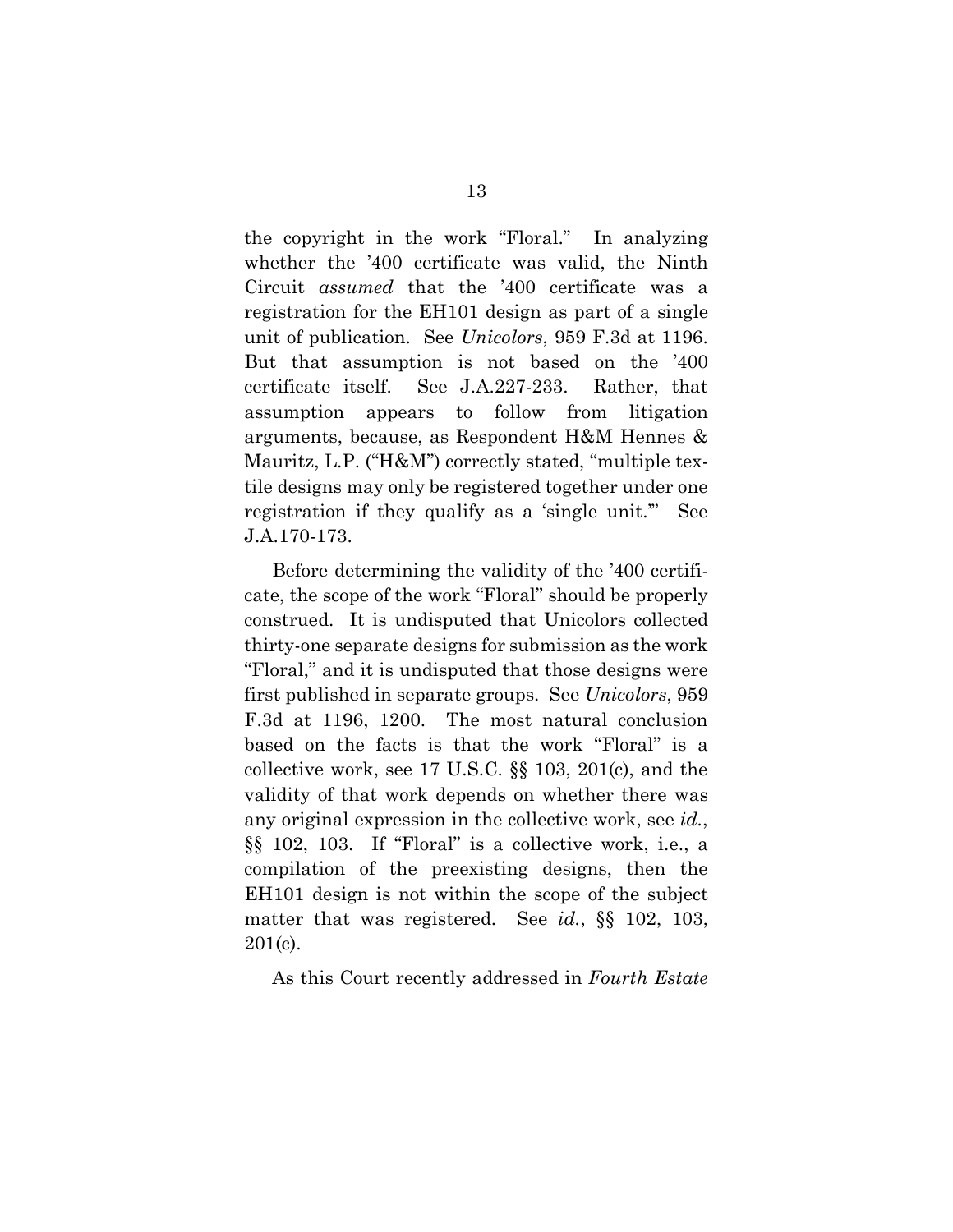*Pub. Ben. Corp. v. Wall-Street.com, LLC*, 139 S. Ct. 881 (2019) (Ginsburg, J.), the Copyright Act's registration requirement, codified at 17 U.S.C. § 411(a), requires registration of the allegedly infringed work to be made before litigation can commence. Registration must be made for the specific "work" that is the subject of the infringement suit. 17 U.S.C. § 411(a). Implicit in that statutory requirement is that the registration of one work does not permit a lawsuit based upon a different work. See *ibid.*

Here, Unicolors pursued an infringement action based upon the alleged infringement of the EH101 design based on a registration certificate identifying the work "Floral" as the registered work. See J.A.227-233; see also *Unicolors*, 959 F.3d at 1196. The parties and court assumed that the registration for "Floral" included the EH101 design within its subject matter, assuming without ever analyzing or determining the critical preliminary question of whether the scope of the work "Floral" included the EH101 design. See *Unicolors*, 959 F.3d at 1196.

When the scope of the claim of copyright identified in a registration certificate is ambiguous, as it is in the present case, before determining infringement or validity of the registration, the scope of the registered copyright should be construed. A similar issue was addressed by this Court in the patent-infringement context in in *Markman v. Westview Instruments*, 517 U.S. 370 (1996) (Souter, J.).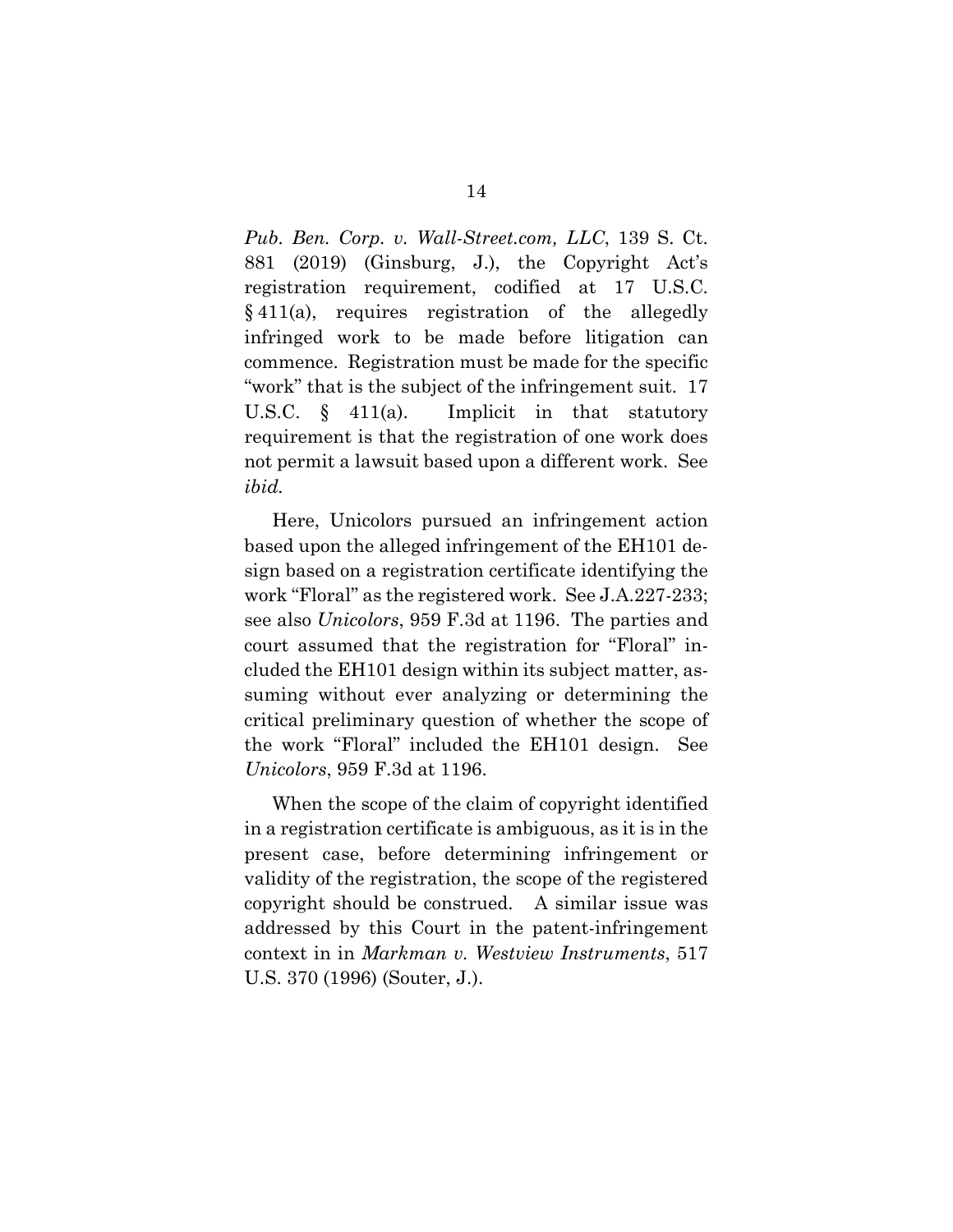In *Markman*, this Court identified there are two elements in a simple patent case, "construing the patent and determining whether infringement occurred." *Id.* at 384. While infringement is a question for the jury, the proper construction of the patent claim is a question of law for the courts to resolve uniformly. *Id.* at 384-85 (quoting *Winans v. Denmead*, 56 U.S. 330, 338 (1854), and citing *Winans v. New York & Erie R. Co.*, 62 U.S. 88, 100 (1859), *Hogg v. Emerson*, 47 U.S. 437, 484 (1848), and *Parker v. Hulme*, 18 F. Cas. 1138, 1140 (1849)).

These same patent litigation principles are applicable to copyright litigation when the claim of copyright in the registration certificate is ambiguous. First, the district court should construe the claim of copyright that has been registered (or submitted for registration) and second, the issue of infringement should be addressed, either on summary judgment or by a jury. The scope of the claim of copyright submitted for registration is an objective inquiry for the courts to resolve for the same reasons that this Court held that the claim of a patent must be construed by the courts. See *Markman*, 517 U.S. at 388-90.

Similar to a patent claim, the claim of copyright that is registered is set out in a written instrument and "[t]he construction of written instruments is one of those things that judges often do are likely to do better than jurors unburdened by training in exegesis." See *id.* at 388. Here, the '400 certificate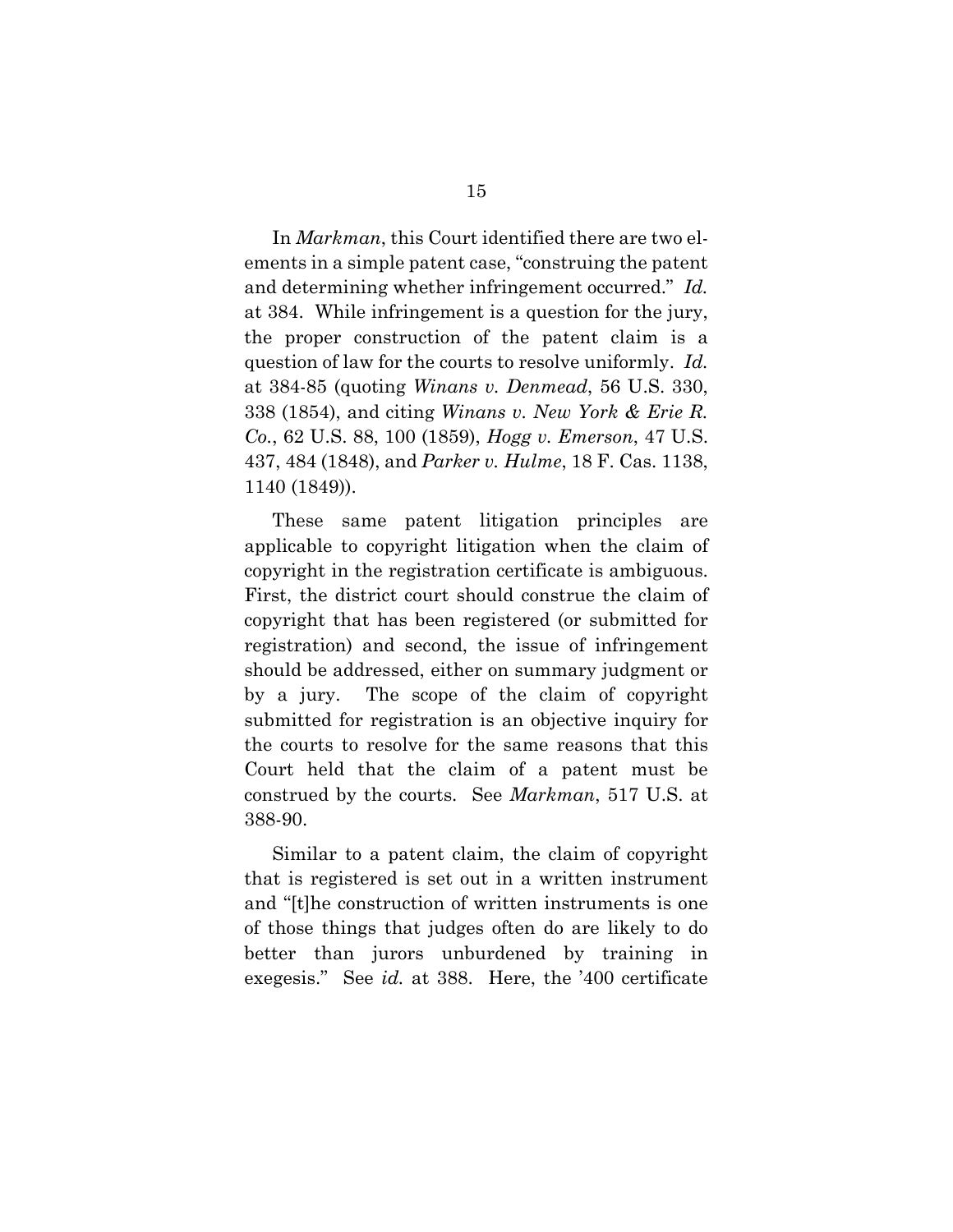identifies the claim of copyright registered as the work "Floral." J.A.277-233. The work "Floral" is a collection of thirty-one discrete designs. See *Unicolors*, 959 F.3d at 1196.

Before the validity of the '400 certificate can be determined, the scope of the claim of copyright in the '400 certificate should be determined. The '400 certificate cannot be a registration for a group of published designs, see 37 C.F.R. § 202.3-202.4, and it is not a registration for a "single unit of publication," *Unicolors*, 959 F.3d at 1200. But that leaves a possibility that the work "Floral," registered by the '400 certificate, is a compilation, i.e., a collective work of the thirty-one designs. Following a proper construction, it is possible that the '400 certificate is a valid registration, but it is not a registration for the EH101 design.